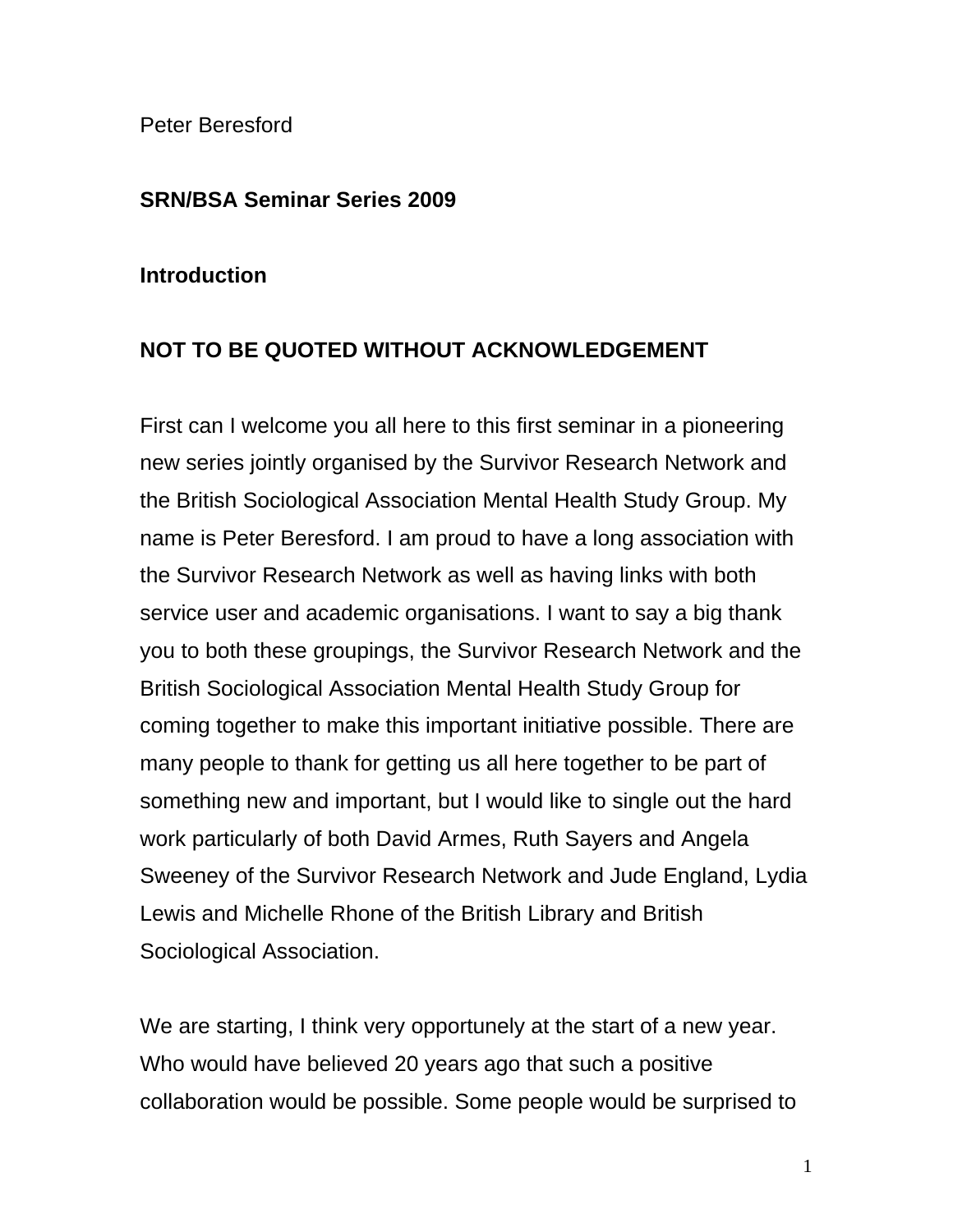know about it even now and I think one of the good things we can all do is help to spread the good news. But we can also do it in the best way possible, by showing the high quality of research, research findings and research discussion that can be engendered by such a linking between an academic and professional discipline – sociology – and the input of people with both research skills and expertise by experience – survivor researchers.

When I was preparing for today, I was thinking back to people I knew from the survivor movement whose lives for one reason or another had come to too early an end. I thought of people like Richard Sutton of Survivors Speak Out, of Ros Kaplan who was linked with Mind and Open Mind and Chris Harrison again of Survivors Speak Out but also of the disabled people's Liberation Network. Not famous people. Not survivors everyone has heard of. I know all the survivors here, will have your own list of people they have known on their journey, who sadly are no longer with us. People who through their lives and efforts, their support and encouragement have been part of us getting here today. None of your rubbish here!! British Library, British Sociological Association – and us – all together. And I thought to myself how pleased those people would be if they could see us here today. How far they have helped us to come. What symbolic as well as practical importance the seminar series kicking off today has.

I have been asked to make some introductory remarks which I am honoured and very pleased to have the chance to do. There are just a few opening points I'd like to make.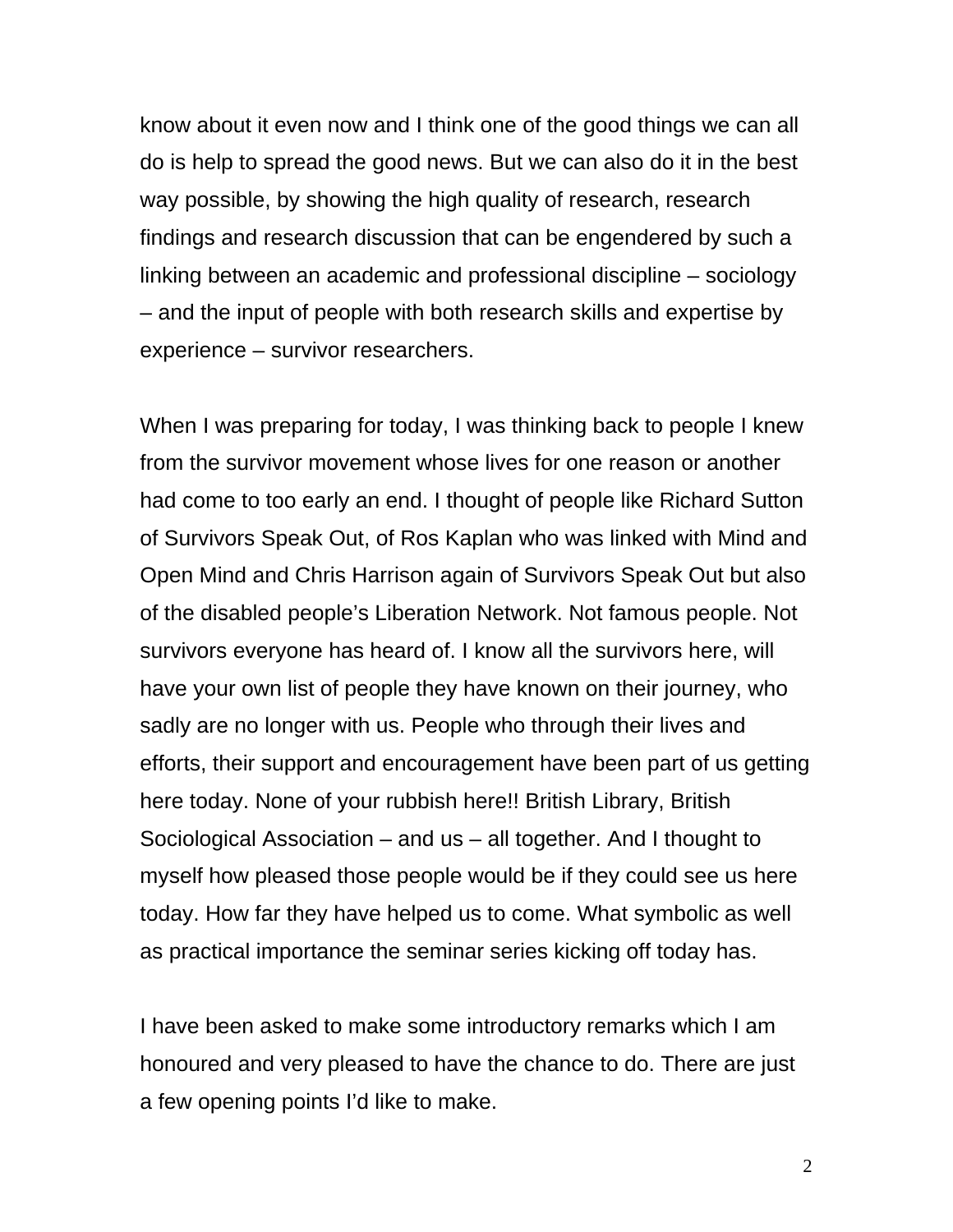The first is about the timeliness of this innovative seminar series. We are just getting feedback following the results of the 2008 Research Assessment Exercise which provides the basis for future academic research funding. I have only had the chance to look at this for my own subject, social work, but this highlights the importance that is likely increasingly to be attached to user involvement in research and survivor research. This is what it says:

• The involvement of service-users was weak in a number of submissions. While important steps have been made, there remains a need for further development in methodological approaches to service-user and community involvement and in promoting partnerships with service-users.

So it is no longer some enthusiastic researchers and service users who think this is important. Increasingly it is becoming the official view.

Mostly in what I want to say I want to stress making links and making connections. This I think is not only what this seminar series symbolises but also what we should be seeing and doing as a matter of increasing priority.

That's explicit in our collaboration here today. What I think this represents is a realisation that if survivor research is to take its rightful place in the spectrum of research and gain more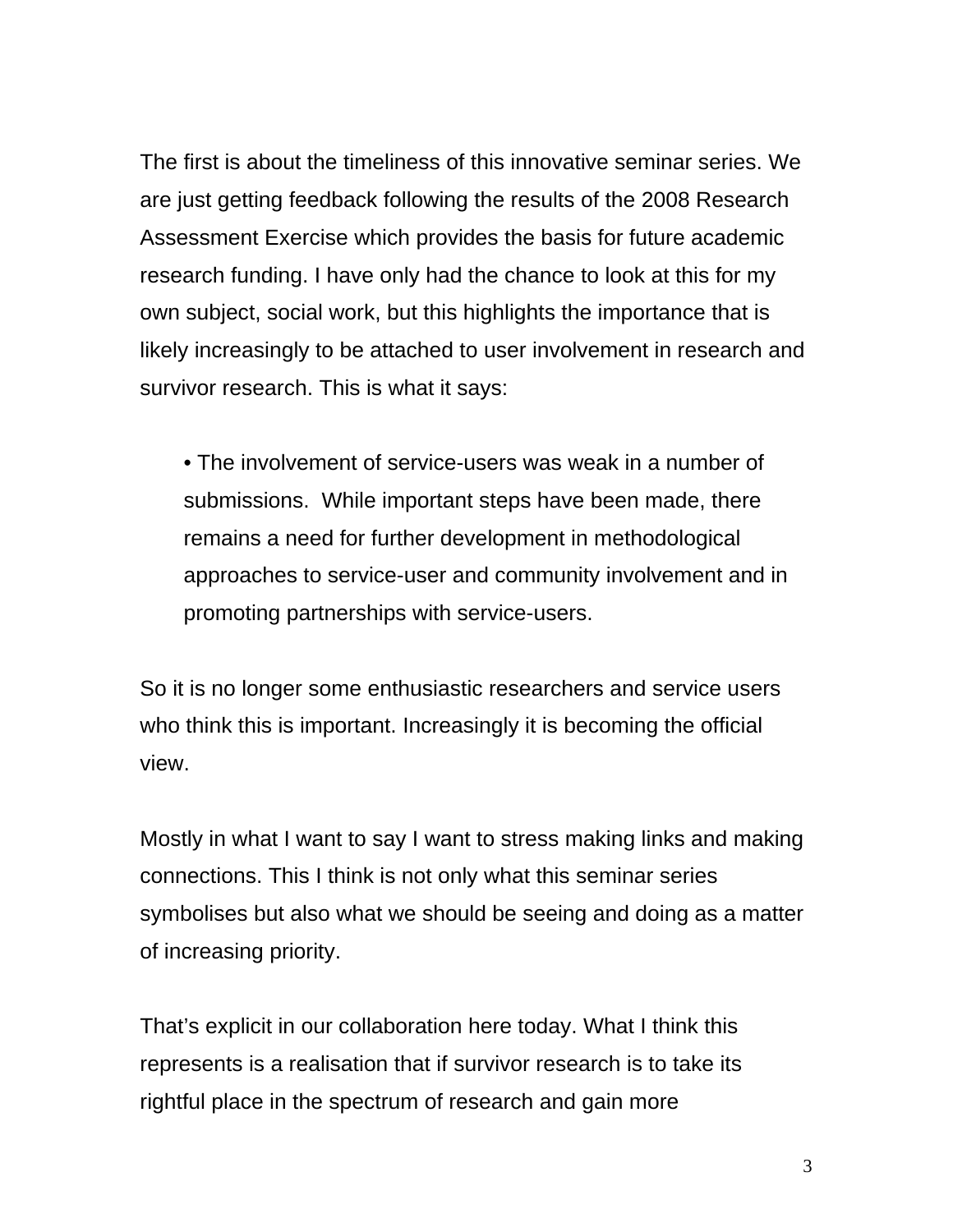understanding and acceptance, then we need to make alliances, we need not only to draw in those who are receptive, but those who may not be so aware or so sympathetic and those who may even seem to be opposed to such different approaches to research and evaluation. I think it is important we look out and seek to engage in this way. This seminar series is a great example of that, learning from each other, sharing and building understanding and trust. I am talking about building bridges, while retaining our values and goals.

As people involved in mental health research, it is important we are not isolated. So I would also argue the value of linking up with disability studies more generally, where mental health and survivor research have helpful roles to play. There is a national and international disability studies movement and I think it will help to make our presence felt more strongly in it.

As survivors and others interested in research we should also remember that many people including many service users, are not so interested, often put off and intimidated by its jargon and distance from them. So it's helpful always to see research as part of broader efforts to bring about better knowledge, understanding and change. I have always valued the comment I heard from one survivor who saw user/survivor research as an expression of collective self-advocacy. It is helpful to see research always in terms of the helpful role it can play in securing people's rights and needs. We must always be working hard to feed back the helpful information and insights it offers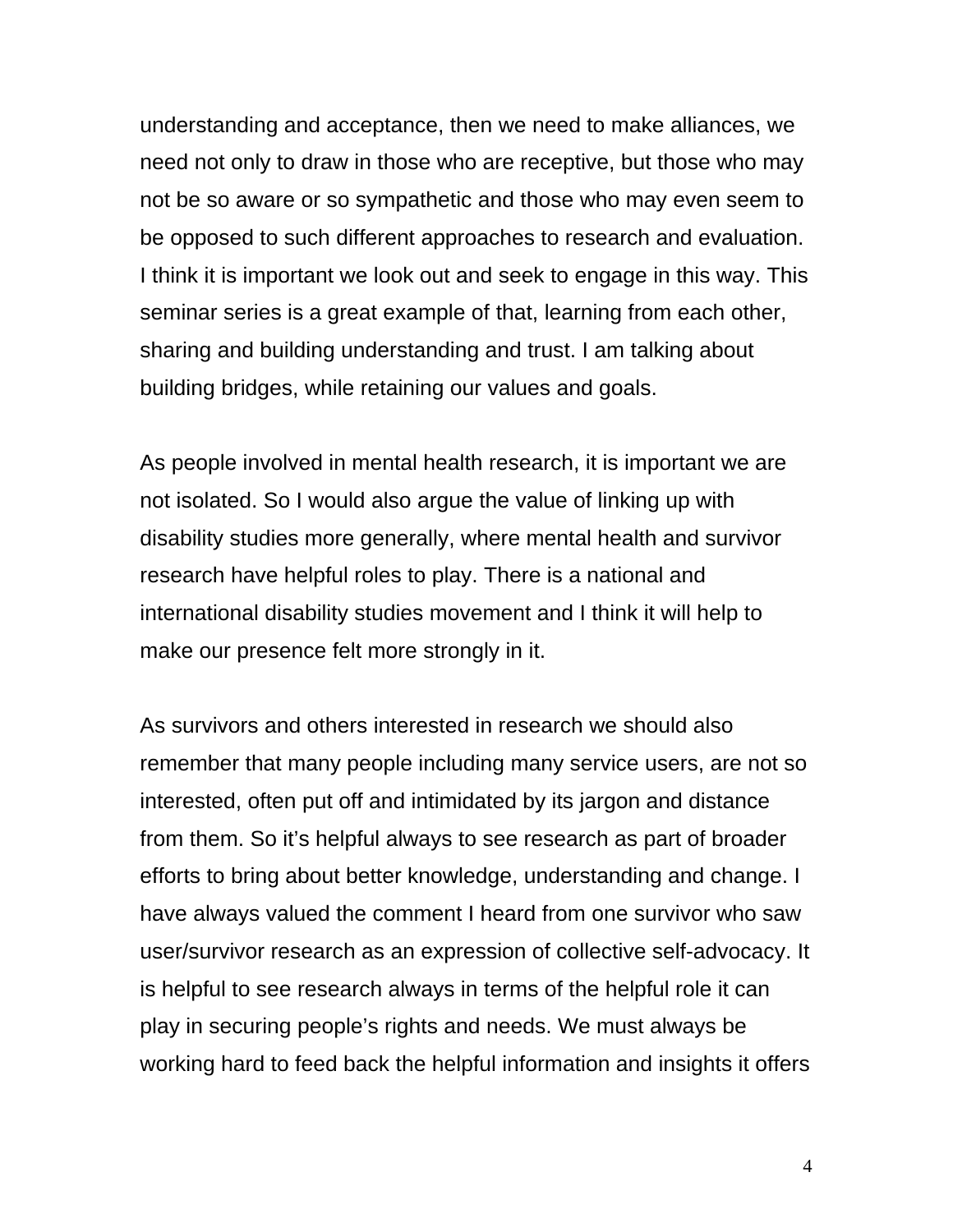to survivors more generally and avoid becoming isolated from them. Research will not be powerful if it ends up in isolation.

Finally I want to stress the importance of addressing diversity and being inclusive in how we take forward survivor research. Its development is essentially about challenging traditional barriers. We must make sure we can't be accused of perpetuating any of those in how we do things. We must be truly inclusive in terms of addressing all the equality issues; race, gender, sexuality, age, cultural, class, belief and disability equality. We must work to ensure that all groups, whether people with other impairments, learning difficulties, who are homeless, in forensic services, in prison, or who are refugees and asylum seekers, who experience mental health problems, are all included in the work we do.

We will be looking through the course of this series at some of the barriers in the way of survivor research, how to overcome these, how people are doing survivor research, how we can better link up about it and spread the word, particular projects that are being undertaken and methodological issues that are being raised. We will be thinking about making change at all levels. I hope 2009 helped by this seminar series represents a step development for survivor research. Two major books about survivor research and user involvement in mental health research are due to be published this year, one from the Survivor Research Network. Something to be proud of as a marker of our progress. I very much hope to add to that, that at least some of the contributions from this series of seminars, can be

5